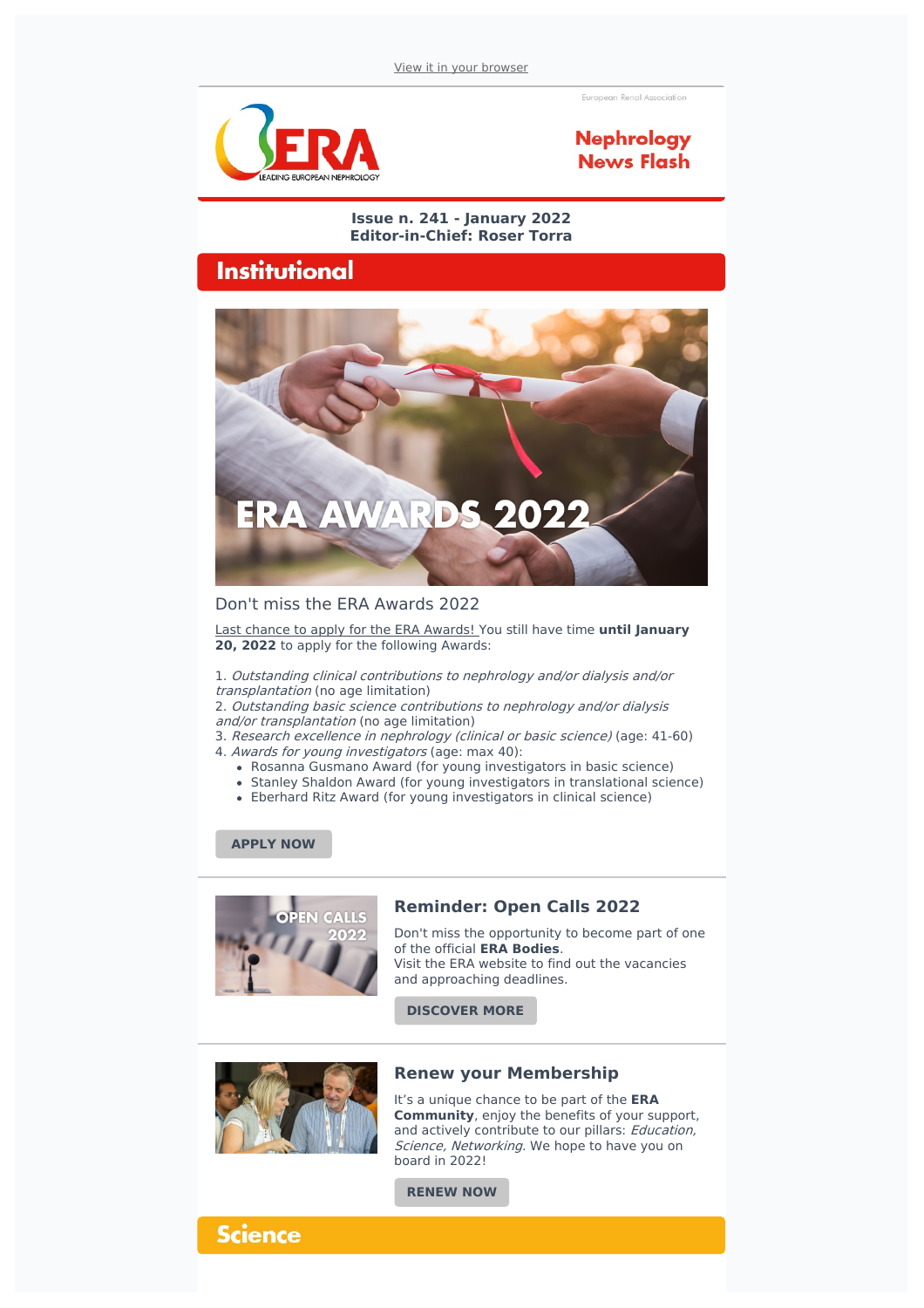

### **New NDT Video by IWG**

On behalf of the ERA Immunonephrology Working Group, **Hans-Joachim Anders** presents the NDT publication: "The [management](https://doi.org/10.1093/ndt/gfab351) of lupus nephritis as proposed by EULAR/ERA 2019 versus KDIGO 2021". The Immunology Working Group of the ERA reviewed and compared both the EULAR/ERA and KDIGO guidelines on the management of lupus nephritis. Although largely consistent, this article identifies differences and clarifies discrepancies.

#### **[WATCH](https://oup.cloud.panopto.eu/Panopto/Pages/Viewer.aspx?id=de140a27-e14a-4ebd-b99a-ae0400c71875) THE VIDEO**

**New in CKJ**



The summary article of the **ERA Registry Annual Report 2019** is now online, presenting the latest data on the epidemiology of renal replacement therapy for end-stage renal disease in 2019 in 34 European countries and countries bordering the Mediterranean Sea. In addition, this article contains age comparisons showing substantial differences in the distribution of primary renal disease, treatment modality, kidney donor type, and in the survival probabilities for the different age groups.

**READ THE [PAPER](https://academic.oup.com/ckj/advance-article/doi/10.1093/ckj/sfab273/6462932)**



### **EUROD Winter Meeting 2022**

Join the fully virtual 5th European Renal Osteodystrophy (EUROD) Winter Meeting, organized by EUROD, a CKD-MBD Working Group initiative, on January 20-22, 2022! **Registrations will close on January 19, 2022.**

**[REGISTER](https://www.era-online.org/en/congress-meetings/5th-winter-eurod-european-renal-osteodystrophy-meeting/#toggle-id-5) FOR FREE**

# **Networking**



#### **How your good intentions for 2022 can succeed!**

Even if good intentions are sometimes difficult to achieve, Christoph Wanner, ERA President, considers them immensely important: "Good intentions can be an effective incentive for positive behavioural changes that significantly improve our quality of life in the long run. Above all, our heart and kidneys will benefit from a healthier lifestyle. [...]"

Read the article on the Strong Kidneys website!

**READ [MORE](https://www.era-online.org/en/strongkidneys/blog/good-intentions-2022/)**